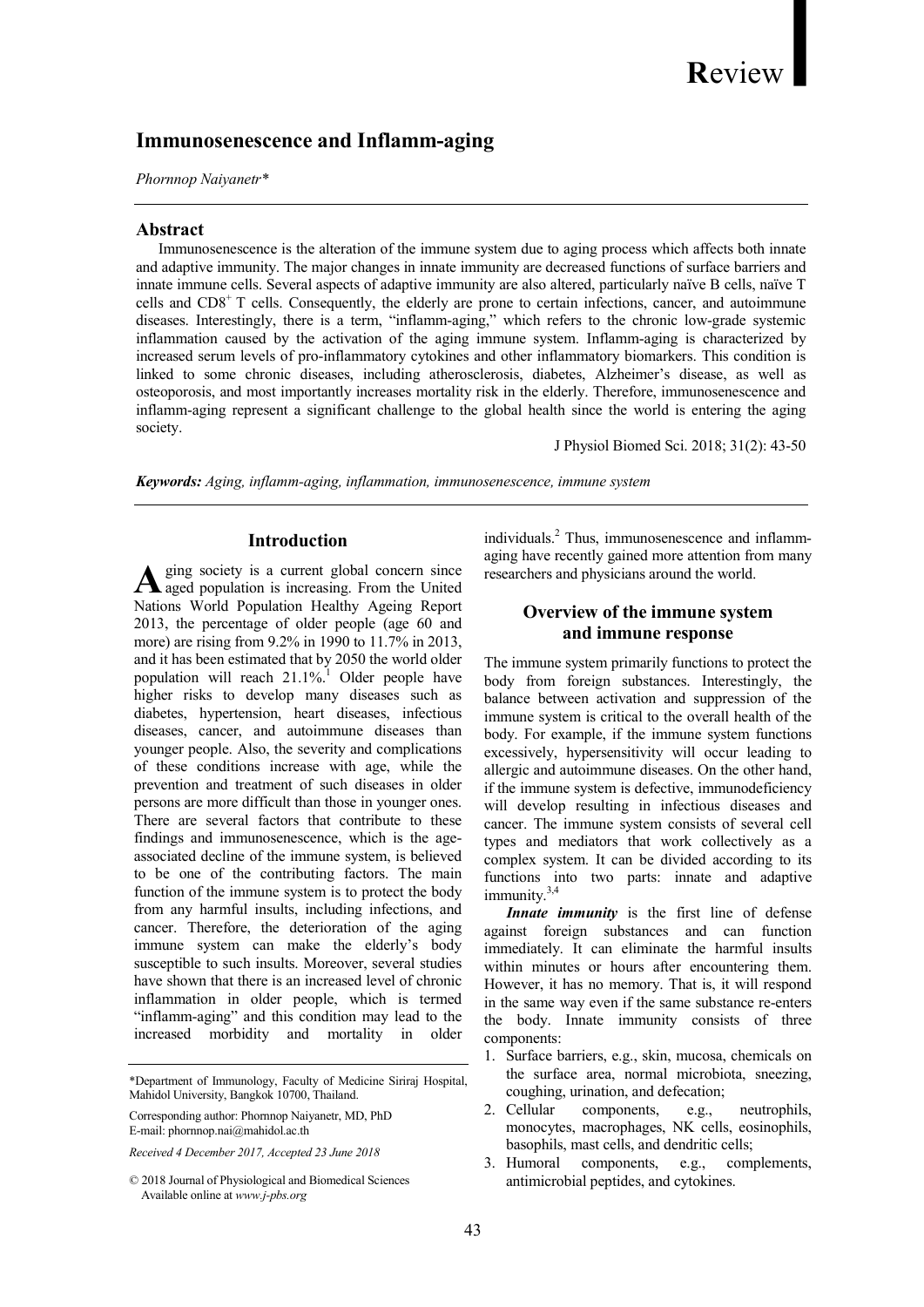Adaptive *immunity* differs from innate immunity in several ways. First, adaptive immunity is highly specific to each foreign substance or antigen. Second, it usually takes several days or weeks for the adaptive immunity to fully respond to new foreign substance because the adaptive immune cells need to be activated, proliferate and differentiate into effector cells to function. This type of response is called primary immune response. Third, adaptive immunity has memory. If it encounters the same antigen again, the response will be much faster, higher, and better than the primary immune response. This type of response is, therefore, called secondary immune response. Adaptive immunity is composed of two arms:

- 1. Humoral immunity, e.g., antibodies which are produced by B lymphocytes and plasma cells;
- 2. Cell-mediated immunity, e.g., T lymphocytes which can be subdivided into several groups:  $CD4^+$  T lymphocytes or helper T cells (T<sub>H</sub>),  $CD8^+$ T lymphocytes or cytotoxic T cells (CTLs), and regulatory T cells (Treg).

Despite the fact that the immune system is divided into innate and adaptive immunity, both arms need to work together to protect the body from any foreign substances or harmful insults. That is, when foreign substances such as bacteria invade body surface barrier, innate immune cells (e.g., macrophages) will engulf the bacteria and release certain mediators such as cytokines, chemokines, or vasoactive mediators, to recruit more innate immune cells (e.g., neutrophils) and other soluble proteins (e.g., complements) from the blood circulation to the infection site. This inflammatory process helps the body fight against infection at an early stage. At the same time, dendritic cells will uptake and process the bacteria and migrate via lymphatic vessels to peripheral lymphoid organs (e.g., regional lymph nodes) where adaptive immune cells reside. To activate adaptive immunity, dendritic cells then present the bacterial peptides to prime specific T lymphocytes. Activated T lymphocytes will proliferate and differentiate into effector T cells and some of the T cells will help to activate specific B lymphocytes to become plasma cells and produce antibodies. Subsequently, the effector T cells and antibodies will travel the circulation to the infection site and help the innate immune cells to eliminate the infection. Once the infection is cleared, the immune response will return to its resting stage. However, some of the activated T and B lymphocytes will differentiate into memory cells, which can survive for a long time, to protect the body against the same bacteria if they invade the body again in the future.

### Immunosenescence

In general, the term "immunosenescence" refers to the alteration (especially the deterioration) of the immune response due to aging process. Recently, Graham Pawelec has proposed a more stringent

definition of immunosenescence as "a state defined by robust measures of immune parameters (biomarkers) that are different in younger and older individuals and which have been associated with a clearly detrimental clinical outcome (e.g. mortality, frailty, poor response to vaccination, etc.)." Nonetheless, immunosenescence may also include the decline of the immune response due to chronic activation of the immune system by chronic infections (e.g., human immunodeficiency virus (HIV) infection, cytomegalovirus (CMV) infection), or certain chronic diseases, cancer, and transplantation. The latter condition of immunosenescence is sometimes called "premature immunosenescence."<sup>6</sup> This review article mainly focuses on the alteration of the immune response due to aging process.

 There are several lines of evidence demonstrating that immunosenescence increases risks of several infections, cancer, autoimmune disorders, and other chronic diseases (e.g., atherosclerosis, diabetes) in older people. In addition, immunosenescence has been shown to reduce immune response to vaccination in the elderly.<sup>7</sup> A longitudinal cohort study in older Swedish population shows that healthy elderly with "immune risk phenotype (IRP)," which includes CD4<sup>+</sup> T cells:CD8<sup>+</sup> T cells ratio < 1, poor mitogenactivated T cell response, increased terminally differentiated CTLs, decreased B cell numbers, and seropositive to CMV, have higher morbidity and mortality rates compared to other healthy older populations.<sup>8</sup> The incidence of sepsis significantly increases in older people compared to younger ones and the mortality rate of sepsis also increases with age.<sup>9</sup> A randomized double-blind placebo-controlled trial on the efficacy of influenza vaccine in the elderly shows that the vaccine provides only 50% efficacy in elderly subjects.<sup>10</sup> Moreover, the rate of admission and the length of stay from influenza in Americans over 65 still increase even with extensive influenza vaccination campaigns in the United States.<sup>11</sup>

Regarding the etiology of immunosenescence, three theories have been proposed.<sup>7</sup>

- 1. The autoimmune theory: It is believed that the immune system ability to discriminate between self *vs* non-self diminishes with age. This results in the destruction of self-tissues leading to autoimmunity and, ultimately, autoimmune diseases.
- 2. The immune deficiency theory: It is proposed that aging process reduces the capability of the immune system to detect and eliminate foreign substances which leads to infections and cancer.
- 3. The immune dysregulation theory: Aging of the immune system may cause the malfunction of its components, thereby generating uncontrollable immune response and tissue destruction.

Overall, the exact mechanisms that cause immunosenescence are still unclear; however, some of the established mechanisms include thymic involution (discussed later in T cell section) and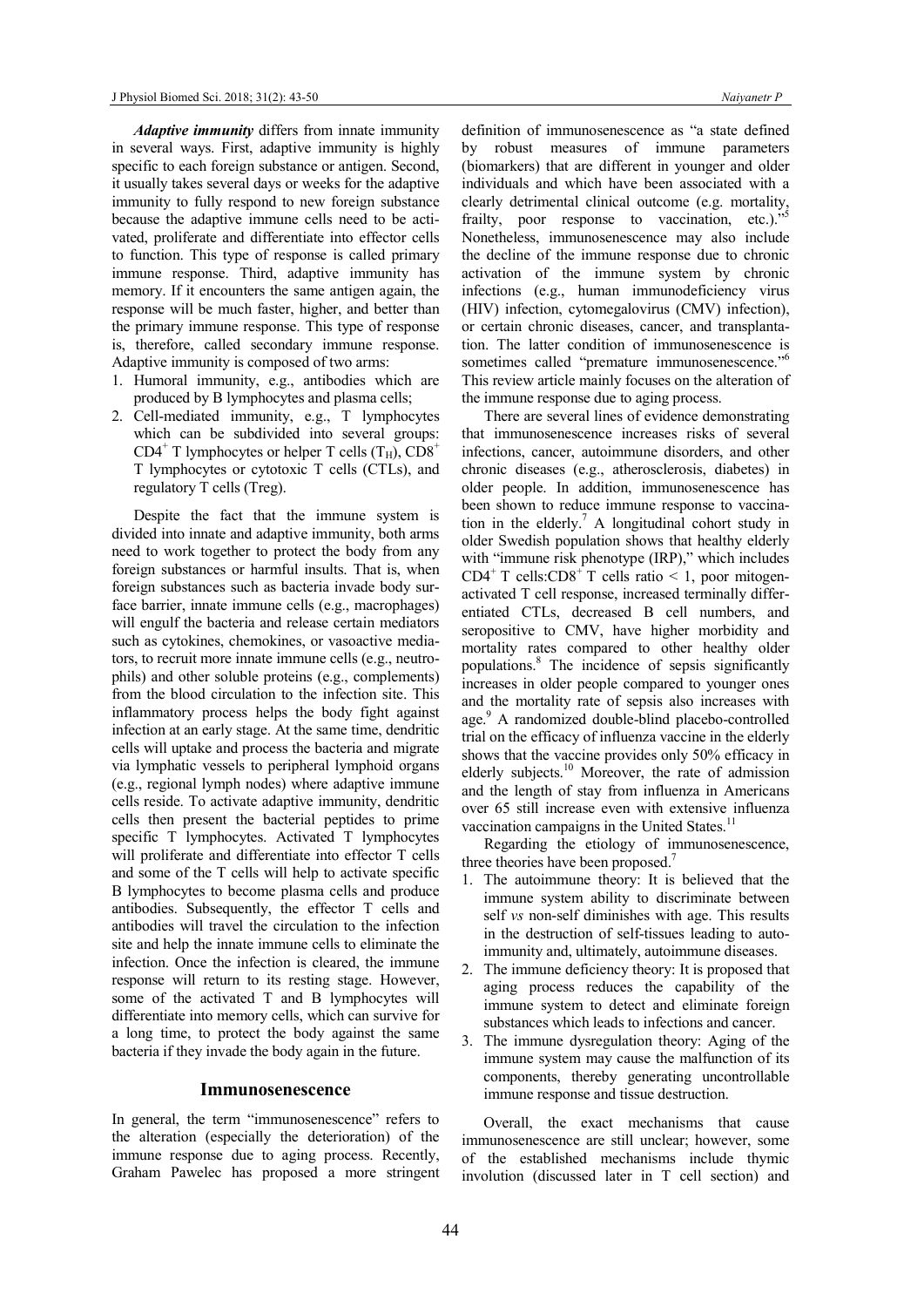cellular telomere erosion from genetic factors, environmental factors, and chronic viral infection.<sup>12</sup> In term of chronic viral infection, CMV is considered the most important virus that induces immunosenescence because it latently infects majority of the world's population, particularly the older ones.<sup>13</sup> To control this latent CMV infection, the immune system needs to utilize significant amount of resource which leads to prolonged increased CMV-specific CD8<sup>+</sup> T cell clones, a phenomenon called "memory inflation."<sup>14</sup> These CMV-specific CD8<sup>+</sup> T cell populations then compete with other T cell populations causing the decrease in T-cell receptor (TCR) diversity, therefore increasing the elderly's susceptibility to other types of infection.<sup>15</sup> Memory inflation is also linked to increased systemic proinflammatory cytokine levels and inflamm-aging as discussed later in this review.<sup>16</sup>

Additionally, long-term activation of the immune system, chronic stress, and malnutrition, particularly in micronutrients, are believed to contribute to immunosenescence.<sup>7</sup> For example, in older individuals energy deprivation of T cells from the lack of substrates, including glucose, accelerates T cells to express senescent phenotype, such as reduced proliferation and telomerase activity.17,18 Interestingly, age-related changes in the composition of lipid rafts, a plasma membrane area crucial for intracellular signaling, impair functions of neutrophils and T lymphocytes.<sup>19</sup> Moreover, gut microbiota, which are important in intestinal immune development, are different between young and old people and associated with diet and health of the elderly. $^{2}$ 

Furthermore, the age-related alterations of secondary lymphoid organ structure and its microenvironment (e.g., lymph node size reduction, the loss of T and B cell segregation, the reduced area and function of follicular dendritic cells, the impairment of T cell diapedesis through high endothelial venules, and the change in interleukin (IL)-7 microenvironment due to decreased and altered fibroblastic reticular cells) $^{21-23}$  probably play an important role in immunosenescence.<sup>15,24</sup>

 Nonetheless, not all evidence points to negative health effects of immunosenescence. Some researchers speculate that immunosenescence is a protective mechanism in the elderly. It is rather an aging adaptation of the immune system. For example, thymic involution may occur as a result of the need to conserve energy in older individuals since the possibility of encountering new pathogens decreases with age. Thus, instead of spending limited resource on developing new naive T lymphocytes which requires higher energy consumption, the body shifts to maintaining memory T lymphocytes which consumes much less energy. Also, the dampened functions of several immune cells might prevent further damage resulting from a dysregulated immune response in the aged population.<sup>17</sup>

### Immunosenescence and Innate Immunity

### Surface barriers

The protective capabilities of surface barriers decline with age. These changes are, for example, reduced skin turnover rate, skin atrophy, decreased functions of sebaceous and sweat glands, and reduced number of Langerhans cells, which are skin dendritic cells.<sup>25</sup>

### Neutrophils

The number of neutrophils remains unchanged, but their life span at the site of infection decreases due to their inability to respond to granulocyte-macrophage colony stimulating factor (GM-CSF).<sup>26</sup> Their phagocytic activity and intracellular killing by reactive oxygen species (ROS) production diminish.<sup>27,28</sup> These impaired functions of neutrophils probably result from the decreased expression of Fcgamma-receptor III (CD16). Neutrophils from aged mice demonstrate decreased neutrophil extracellular traps (NETs) formation in response to methicillinresistant Staphylococcus aureus infection.<sup>29</sup> Also, their chemotaxis, the ability of neutrophils to migrate to the site of infection, reduces. $30^{\circ}$  The impaired functions of neutrophils may be due to epigenetic change from the influence of chronic low-grade inflammation in older people.<sup>31</sup>

### Monocytes/Macrophages

In general, the number of monocytes remains unchanged in the elderly; however, changes occur in the proportion of their subpopulations.<sup>32,33</sup> Some studies show that Toll-like receptor (TLR)-induced cytokine production and costimulatory molecule  $e^{j}$  expression are impaired.<sup>34,35</sup> The reduced cytokine production in macrophages is likely caused by the shortening of telomeres.<sup>36</sup> In addition, macrophages produce lower ROS and their phagocytic function decreases.<sup>37,38</sup> Notably, the lower ROS production can be viewed as desirable for the elderly subjects because it reduces tissue injury from free radicals. On the other hand, the decrease in phagocytic activity, specifically on apoptotic cells, may be a contributing factor to inflamm-aging as discussed later. $39$ 

#### NK cells

It is well-established that the number of NK cells in aged population increases. $40,41$  Interestingly, NK cell subsets are altered, including decreased immature CD56bright NK cells, increased mature CD56dim NK cells, and increased dysfunctional CD56<sup>NK</sup> cells.<sup>42</sup> Regarding their functions, NK cells exhibit reduced proliferation, cytotoxicity and cytokine production.<sup>6</sup> Moreover, the expression level of activating receptors<br>on NK cell surface decreases.<sup>43</sup> on NK cell surface decreases.<sup>43</sup>

### Dendritic cells

The number of dendritic cells in the elderly usually remains unchanged except in some subsets. For instance, the numbers of Langerhans cells at the  $\sin^{25}$  and plasmacytoid dendritic cells<sup>44</sup> decrease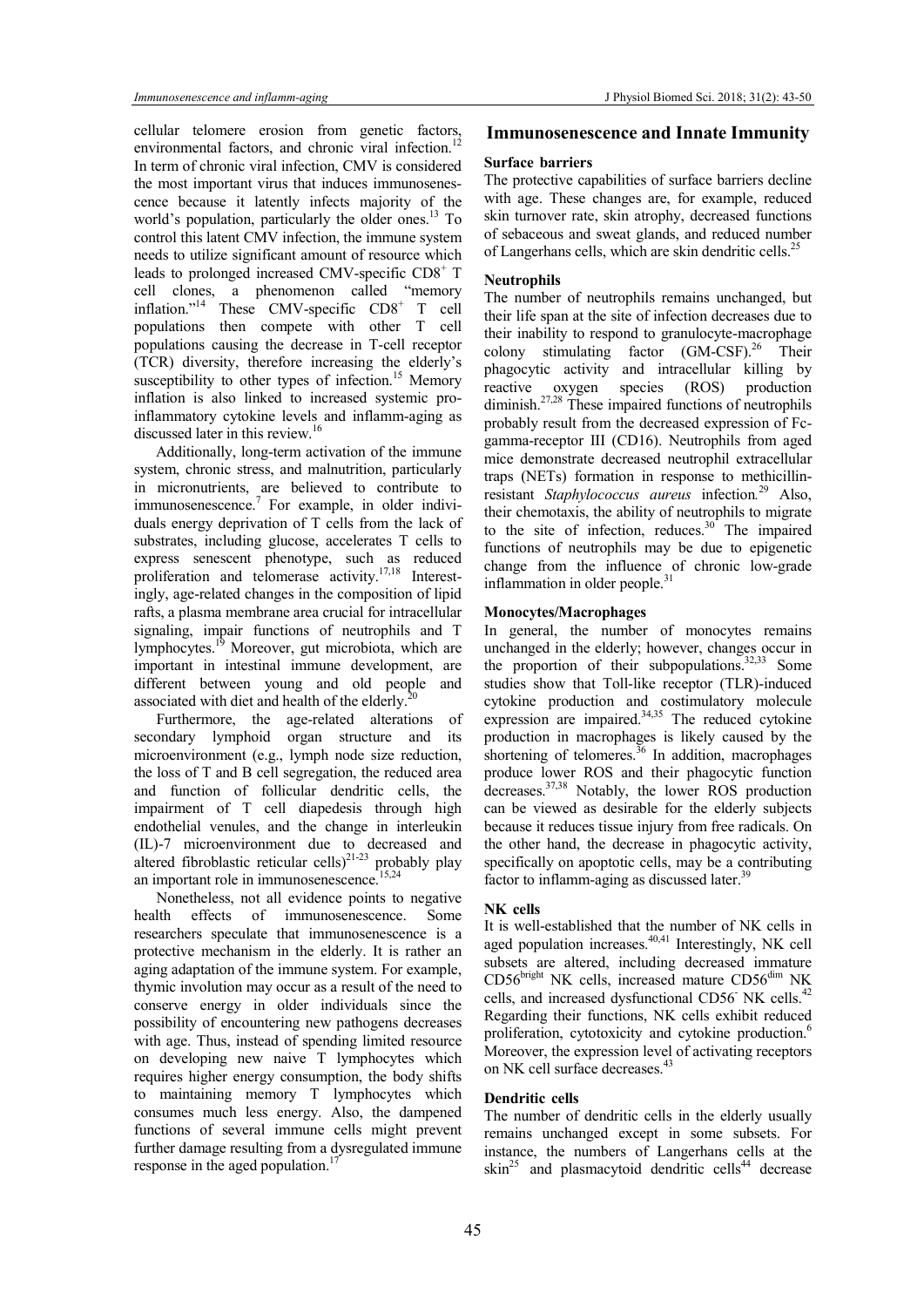with age. Dendritic cell functions such as phagocytosis,<sup>45</sup> and TLR-associated reactivity<sup>46</sup> tend to decrease, while plasmacytoid dendritic cells secrete lower levels of type I interferons. $47$  In addition, dendritic cells lose their ability to prime T cells due to the impairment in cross-presentation, maturation, migration, costimulatory molecule expression, and cytokine secretion.<sup>15</sup> However, some studies have demonstrated that dendritic cells in aged subjects secrete higher levels of pro-inflammatory cytokines such as IL-6, and tumor necrosis factor (TNF) and exhibit elevated responses against selfantigen.<sup>48,49</sup>

# Immunosenescence and adaptive immunity

# T lymphocytes

Thymic involution is the main factor affecting T cells in the elderly since the thymus is the primary lymphoid organ where immature T cells develop into mature T cells. It has been estimated that thymic involution begins at the age of 9 months and by the age of 50 years only thymic remnant remains. Hematopoietic stem cells in older persons also have a tendency to develop into myeloid precursor rather than lymphoid precursor.<sup>51,52</sup> Accordingly, older individuals have decreased number of T lymphocytes, particularly naïve T cells, whereas the number of memory T cells rises with age because T lymphocytes are more likely to be activated and differentiated by antigens.<sup>12</sup> There is also an increase in a specific group of T lymphocytes named "virtual memory  $CD8^+$  T cells" which are believed to be activated by self-antigens or microbiota in the body but cannot fully proliferate in response to cognate antigens.<sup>51,53</sup> Intriguingly, CD4<sup>+</sup> T cells are less likely to be affected by age as compared to  $CD8<sup>+</sup>$  T cells. For example, the number of naïve  $CDS<sup>+</sup>$  T cells usually decreases, while there is an increase in dysfunctional terminally differentiated CD8<sup>+</sup>CD28<sup>-</sup>  $CD57<sup>+</sup>$  CTLs, thus reversing CD4<sup>+</sup> T cells:CD8<sup>+</sup> T cells ratio to  $\leq 1$  in the elderly.<sup>6,54,55</sup> Moreover, TCR diversity decreases in aged population. One possibility as mentioned earlier is that certain infections, notably CMV, can induce the proliferation of T cell clones specific to such infections, thereby replacing other T cell clones and reducing TCR diversity in the body.<sup>56</sup> In term of the functions, the memory T cells that develop during older age respond to antigens much less effectively than do the memory T cells that develop during younger age. $57$ Immunological synapse and signaling pathway are also less effective.<sup>12</sup> Furthermore, T cell trafficking,<sup>58</sup> CTL response, and  $T_H1$  response are less efficient in the elderly<sup>51</sup> while  $T_H2$  response is elevated.<sup>16</sup> Notably, the  $T_H17$ :Treg ratio rises which might explain how old people are more susceptible to autoimmune diseases.<sup>59</sup> I.

#### B lymphocytes

The number of B lymphocytes, specifically naïve B cells, decreases with age, while the proportion of memory B cells increases. Consequently, B cell receptor (BCR) diversity reduces similar to what occurs in T cells. $60,61$  Their ability to produce antibodies against new antigens decreases and the affinity of these newly produced antibodies are typically low. $62,63$  In addition, these antibodies demonstrate low opsonizing capability (ability to induce phagocytosis).<sup>64</sup> Autoantibodies are also more prevalent in older people than younger ones.<sup>65</sup> The germinal centers in the elderly are smaller and contain fewer IgM-producing cells.<sup>66</sup> Recently, a new B cell subset called "aging-associated B cells (ABCs)" has been discovered in mice with old age and humans. The differentiation of ABCs is under the control of transcriptional factor T-bet upon the ligation of BCR, TLR7, and interferon-gamma receptor. ABCs mainly react to nucleic acidcontaining antigens, including viruses and selfantigens, through their TLR binding. Their main functions may include clearing viral infections and self-debris. Interestingly, the ABCs accumulate with age and may play a role in autoimmunity because they produce autoantibodies.<sup>67,68</sup>

## Inflamm-aging

Inflamm-aging is a term used for low-grade chronic systemic inflammation without apparent causes. This condition is characterized by elevated serum levels of pro-inflammatory cytokines, including IL-1, IL-6, and TNF, as well as inflammatory biomarkers such as C-reactive protein. However, there are no clear definitions of either which levels or which combinations of these molecules are considered as inflamm-aging. In addition, the sources of these cytokines and biomarkers remain unclear. Possible sources are adipose tissue, activated white blood cells, and other cell types with senescence-associated secretory phenotype (SASP).<sup>15</sup> Originally, inflammaging is believed to be the consequence of immunosenescence; nevertheless, the current notion is that both conditions can influence each other. $17$ 

Importantly, inflamm-aging plays a role in morbidity and mortality in aged population.<sup>2</sup> Inflamm-aging-associated diseases are generally diseases that are related to inflammation, e.g., atherosclerosis, diabetes mellitus, Alzheimer's disease, cancer, and osteoporosis.<sup>16,69</sup> Chronic inflammation leads to atherosclerotic plaque formation through participation of several immune cells, particularly macrophages, and can induce systemic insulin resistance and glucose intolerance.<sup>70,71</sup> Chronic inflammation also contributes to cancer development through SASP-altered microenvironment.<sup>72</sup> However, more vigorous studies are still needed to substantiate the complex association between inflamm-aging and these diseases.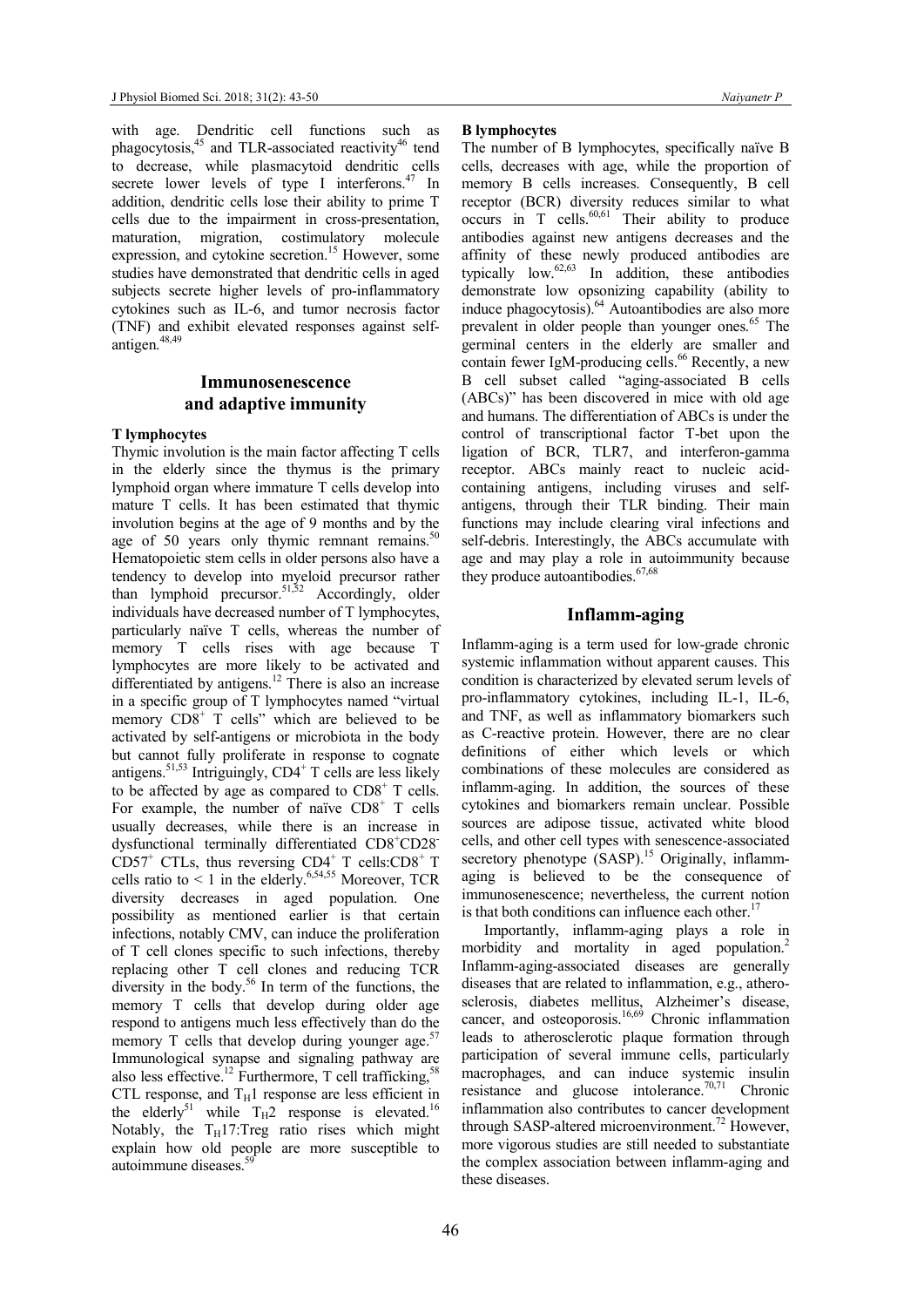The cause of inflamm-aging is still uncertain; nonetheless, several mechanisms inducing inflammaging have been proposed.<sup>16,17,69,72-74</sup> First, immunosenescence is believed to be one of the main causes of inflamm-aging. Both genetic and environmental factors play a role in this process. One compelling evidence is chronic infections, such as CMV, HIV, and Ebstein-Barr virus. As mentioned earlier, CMV can induce the phenomenon called "memory inflation" and this condition leads to increased proinflammatory cytokine production from the activated T lymphocytes.14,15 Another interesting evidence comes from the recent findings that innate immunity has certain levels of memory, termed "trained immunity or innate memory."<sup>17</sup> This trained immunity, mostly studied in macrophages and NK cells, increases levels of pro-inflammatory cytokines and protection against subsequent infections regardless of the type of previous infection. This innate memory is probably caused by the changes in epigenetics and energy pathway of the activated innate immune cells.<sup>75</sup>

Second, senescent cells with SASP are probably the main producer of pro-inflammatory cytokines in inflamm-aging.<sup>72</sup> SASP arises from cellular senescence process which is generally induced by DNA damage, telomere shortening, oxidative stress, protein misfolding, chemicals, and radiation. SASP demonstrates cell cycle arrest, but it is metabolically active and secretes numerous inflammatory mediators, including pro-inflammatory cytokines and chemokines.<sup>76</sup> Intriguingly, SASP can also accelerate cellular senescence of nearby cells through its secreted mediators.<sup>7</sup>

Third, another proposed mechanism of inflammaging is the accumulation of damaged selfmacromolecules released from injured and dead cells over time due to mitochondrial dysfunction, external stimuli, insufficient clearance mechanisms, and inadequate autophagy. $69,78$  These damaged molecules possess damage-associated molecular patterns (DAMPs) which can activate innate immunity by binding pattern recognition receptors (PRRs). The activation of PRRs, particularly through inflammasomes, induces pro-inflammatory cytokine production.

Fourth, similar to DAMPs, pathogen-associated molecular patterns (PAMPs) produced by gut microbiota can activate PRRs and inflammasomes, thereby increasing pro-inflammatory cytokine secretion. This condition worsens in the elderly because of age-associated degeneration of gastrointestinal epithelium and dysbiosis of gut microbiota.<sup>20,72,79</sup>

Fifth, microRNAs (miRs), small non-coding RNAs which regulate gene expression, are believed to play a role in inflamm-aging.<sup>16,72</sup> Since many miRs regulate NF-kB pathway which is a major signaling pathway in inflammatory response, alteration of certain miRs could affect inflammation. Interestingly,

some miRs are classified as senescence-associated miRs (SA-miRs), while some are classified as inflammation-associated miRs (Inflamma-miRs).<sup>80</sup> Moreover, one study demonstrates that miR-146adeficient mice have a phenotype similar to inflammaging.<sup>81</sup> Lastly, because adipocytes in obese people secrete pro-inflammatory cytokines and obesity correlates with age, especially in Western countries, obesity-induced inflammation is considered an important mechanism of inflamm-aging.<sup>16,72,82,83</sup>

Chronic inflammation often leads to tissue destruction and diseases. However, some researchers propose that controlled low-grade chronic inflammation is a protective mechanism in the older individuals.<sup>17,69</sup> This concept is thought-provoking particularly in the context of trained immunity which gives the body preparedness against other types of infections.<sup>75</sup> Interestingly, some healthy aged individuals also have certain levels of proinflammatory cytokines indicating some degrees of chronic inflammation. $84$  Thus, other factors such as anti-inflammatory cytokines (e.g., IL-10) may play an important role in balancing these conditions important role in balancing these conditions (inflamm-aging).<sup>85</sup> In fact, inflamm-aging has been shown to be associated with high levels of both pro- and anti-inflammatory biomarkers and its impact on morbidity and mortality in the elderly may rely on the balance between these two types of inflammatory mediators.<sup>86</sup> Ĩ.

### Possible Interventions

Since immunosenescence and inflamm-aging have been generally associated with poor health outcomes in aged population, many researchers are trying to develop either preventive or therapeutic measures to modify these conditions. For instance, by adding an adjuvant to a subunit vaccine against herpes zoster, the efficacy of this vaccine in the 70-year-old and older age group becomes very similar to that in the younger ones.<sup>87</sup> Some medications, such as metformin, and rapamycin, have been shown to decelerate aging process.<sup>15,88</sup> Nevertheless, the mechanisms by which these drugs alter this process, and the overall health benefit of these drugs are still uncertain. Mechanistically, the modulations of cytokines (e.g., IL-7, and anti- vs pro-inflammatory cytokines), signaling pathways (e.g., NF-kB, mTOR), and microRNAs also hold promising prospects.<sup>16,21,69</sup> In addition, lifestyle modifications (e.g., diet, exercise) are encouraging, such as caloric restriction, Mediterranean diets, foods with zinc, polyphenols, and omega-3 fatty acids. $69,72,74$  Interestingly, gut microbiota modification through dietary intervention is also plausible.<sup>72</sup>

# **Conclusion**

Immunosenescence and inflamm-aging are the ageassociated alterations of the immune system, which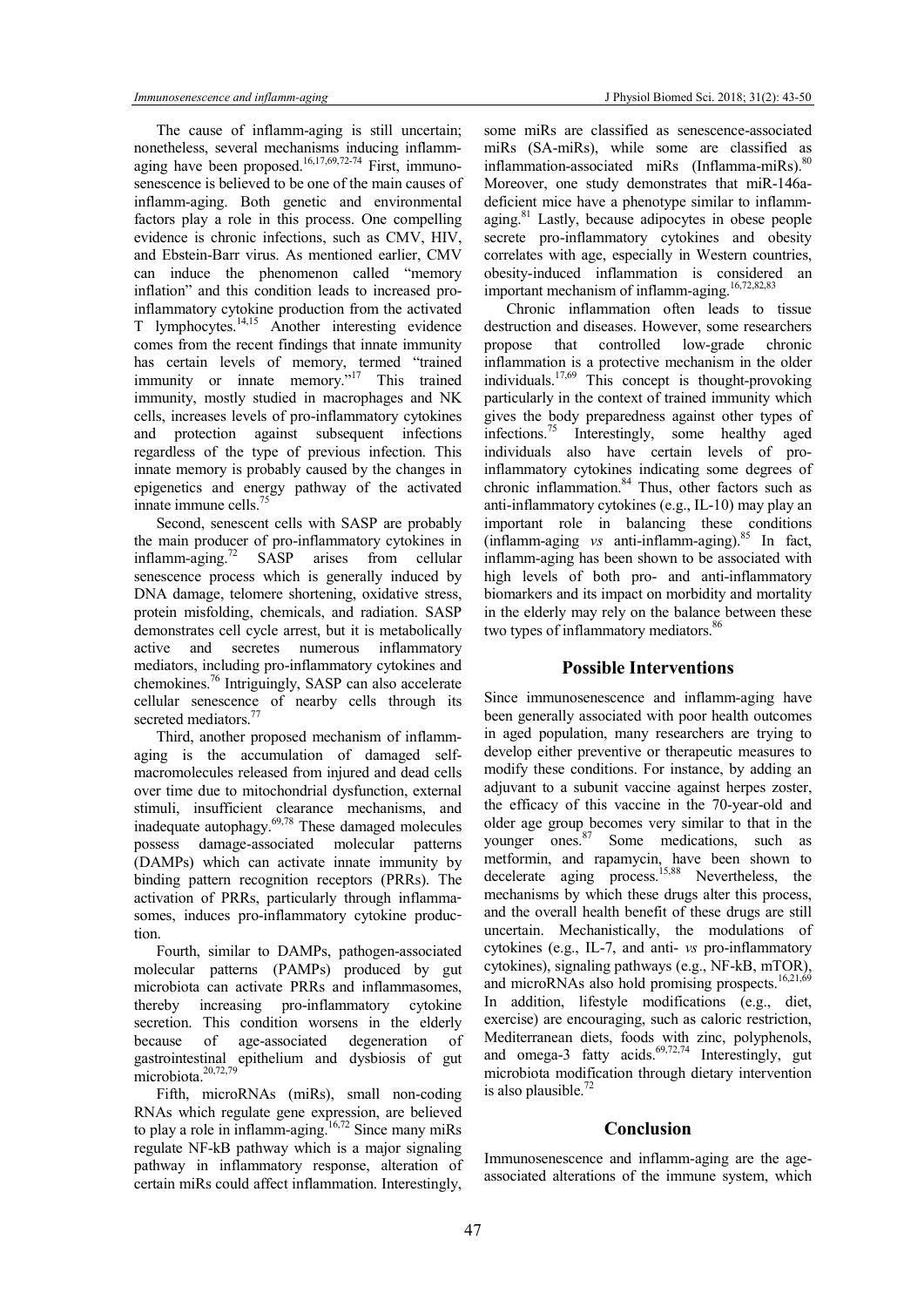affect both innate and adaptive immunity. These chronic conditions lead to an increase in morbidity and mortality in the elderly from several diseases, for examples, infectious diseases, cancer, atherosclerosis, diabetes, and autoimmune diseases. However, new concepts have emerged that these immune alterations may be an aging adaptation of the body and actually beneficial to older individuals. Since aging society is becoming a global health concern, understanding the causes and underlying mechanisms of these two conditions are crucial and may shed light on how to develop new therapeutic and preventive measures to improve the health and quality of life of the aged population in the future.

# Take home messages

- Immunosenescence and inflamm-aging are now considered a double-edged sword. They can be either detrimental or beneficial to the body depending on an individual's circumstances.
- The mechanisms underlying these conditions are still unclear and a better understanding of these processes will help to develop new measures to enhance the health of aged population.

## Acknowledgments

Supported by Chalermphrakiat Grant, Faculty of Medicine Siriraj Hospital, Mahidol University.

#### Conflict of Interest

None to declare.

#### References

- 1. Hazeldine J, Lord JM, Hampson P. Immunesenescence and inflammaging: A contributory factor in the poor outcome of the geriatric trauma patient. Ageing Res Rev. 2015; 24: 349-57.
- 2. Franceschi C, Bonafe M, Valensin S, et al. Inflammaging. An evolutionary perspective on immunosenescence. Ann N Y Acad Sci. 2000; 908: 244-54.
- 3. Abbas A, Lichtman AH, Pillai S. Cellular and molecular immunology. 8th ed. Philadelphia: Saunders; 2015.
- 4. Murphy K, Weaver C. Janeway's Immunobiology. 9th ed. New York: Garland Science; 2017.
- 5. Pawelec G. Does the human immune system ever really become "senescent"? F1000Res. 2017; 6: 1323.
- 6. Pera A, Campos C, Lopez N, et al. Immunosenescence: Implications for response to infection and vaccination in older people. Maturitas. 2015;82:50-5.
- 7. Castelo-Branco C, Soveral I. The immune system and aging: A review. Gynecol Endocrinol. 2014;30:16-22.
- 8. Wikby A, Ferguson F, Forsey R, et al. An immune risk phenotype, cognitive impairment, and survival in very late life: Impact of allostatic load in Swedish octogenarian and nonagenarian humans. J Gerontol A Biol Sci Med Sci. 2005; 60: 556-65.
- 9. Martin GS, Mannino DM, Moss M. The effect of age on the development and outcome of adult sepsis. Crit Care Med. 2006; 34: 15-21.
- 10. Govaert TM, Thijs CT, Masurel N, Sprenger MJ, Dinant GJ, Knottnerus JA. The efficacy of influenza vaccination in elderly individuals. A randomized double-blind placebo-controlled trial. JAMA. 1994; 272: 1661-5.
- 11. McElhaney JE, Kuchel GA, Zhou X, Swain SL, Haynes L. T-cell immunity to influenza in older adults: A pathophysiological framework for development of more effective vaccines. Front Immunol. 2016; 7: 41.
- 12. Montoya-Ortiz G. Immunosenescence, aging, and systemic lupus erythematous. Autoimmune Dis. 2013; 2013: 267078.
- 13. Staras SA, Dollard SC, Radford KW, Flanders WD, Pass RF, Cannon MJ. Seroprevalence of cytomegalovirus infection in the United States, 1988- 1994. Clin Infect Dis. 2006; 43: 1143-51.
- 14. Klenerman P, Oxenius A. T cell responses to cytomegalovirus. Nat Rev Immunol. 2016; 16: 367-77.
- 15. Nikolich-Zugich J. The twilight of immunity: Emerging concepts in aging of the immune system. Nat Immunol. 2018; 19: 10-9.
- 16. Bektas A, Schurman SH, Sen R, Ferrucci L. Human T cell immunosenescence and inflammation in aging. J Leukoc Biol. 2017; 102: 977-88.
- 17. Fulop T, Larbi A, Dupuis G, et al. Immunosenescence and inflamm-aging as two sides of the same coin: Friends or foes? Front Immunol. 2017; 8: 1960.
- 18. Akbar AN. The convergence of senescence and nutrient sensing during lymphocyte ageing. Clin Exp Immunol. 2017; 187: 4-5.
- 19. Fulop T, Le Page A, Fortin C, Witkowski JM, Dupuis G, Larbi A. Cellular signaling in the aging immune system. Curr Opin Immunol. 2014; 29: 105-11.
- 20. Claesson MJ, Jeffery IB, Conde S, et al. Gut microbiota composition correlates with diet and health in the elderly. Nature. 2012; 488: 178-84.
- 21. Becklund BR, Purton JF, Ramsey C, et al. The aged lymphoid tissue environment fails to support naive T cell homeostasis. Sci Rep. 2016; 6: 30842.
- 22. Richner JM, Gmyrek GB, Govero J, et al. Agedependent cell trafficking defects in draining lymph nodes impair adaptive immunity and control of West Nile virus infection. PLoS Pathog. 2015; 11: e1005027.
- 23. Turner VM, Mabbott NA. Structural and functional changes to lymph nodes in ageing mice. Immunol. 2017; 151: 239-47.
- 24. Thompson HL, Smithey MJ, Surh CD, Nikolich-Zugich J. Functional and homeostatic impact of agerelated changes in lymph node stroma. Front Immunol. 2017; 8: 706.
- 25. Kurban RS, Bhawan J. Histologic changes in skin associated with aging. J Dermatol Surg Oncol. 1990; 16: 908-14.
- 26. Fortin CF, Larbi A, Dupuis G, Lesur O, Fulop T, Jr. GM-CSF activates the Jak/STAT pathway to rescue polymorphonuclear neutrophils from spontaneous apoptosis in young but not elderly individuals. Biogerontology. 2007; 8: 173-87.
- 27. Butcher SK, Chahal H, Nayak L, et al. Senescence in innate immune responses: Reduced neutrophil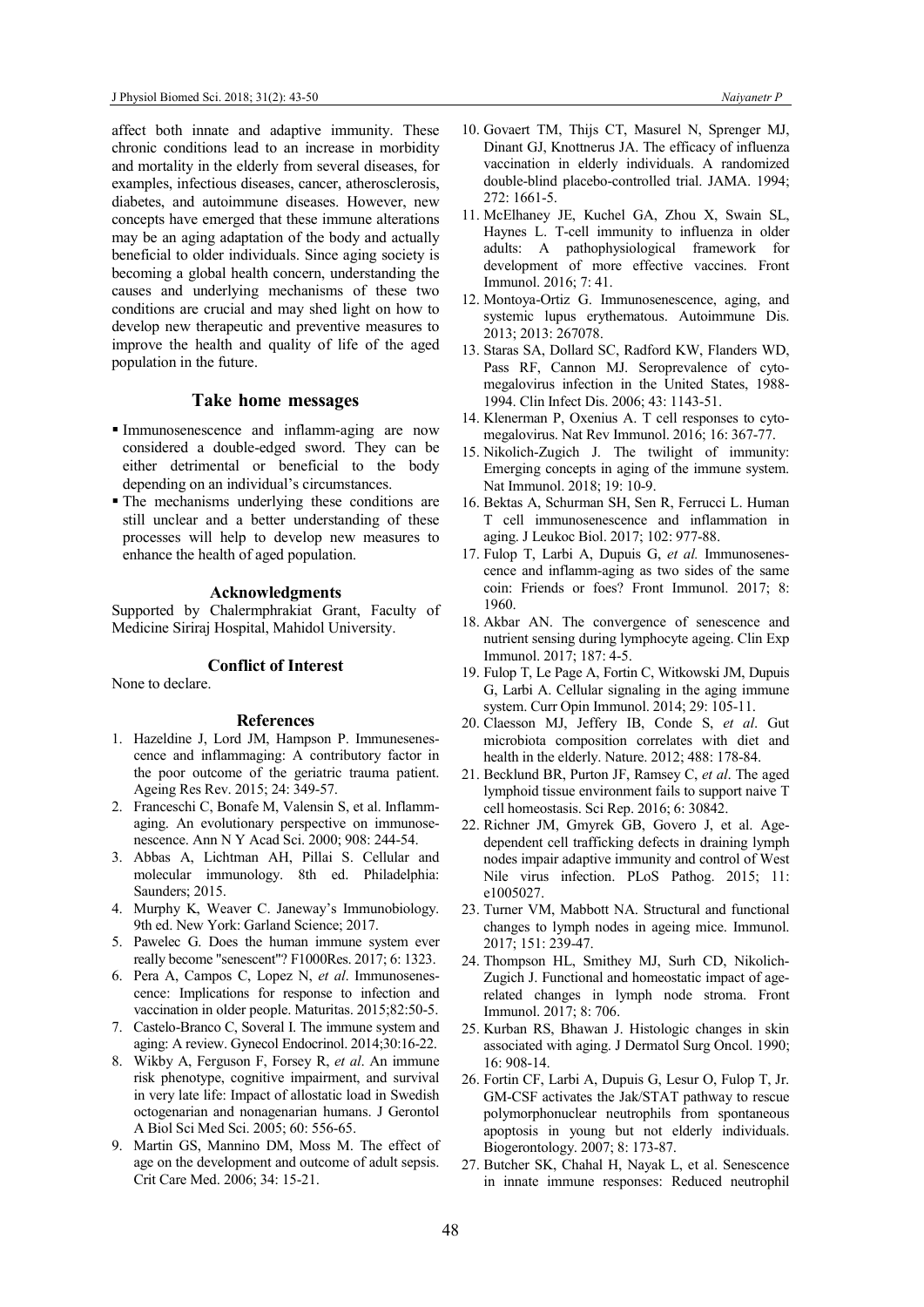phagocytic capacity and CD16 expression in elderly humans. J Leukoc Biol. 2001; 70: 881-6.

- 28. Simell B, Vuorela A, Ekstrom N, et al. Aging reduces the functionality of anti-pneumococcal antibodies and the killing of Streptococcus pneumoniae by neutrophil phagocytosis. Vaccine. 2011; 29: 1929-34.
- 29. Tseng CW, Kyme PA, Arruda A, Ramanujan VK, Tawackoli W, Liu GY. Innate immune dysfunctions in aged mice facilitate the systemic dissemination of methicillin-resistant S. aureus. PLoS One. 2012; 7: e41454.
- 30. Wenisch C, Patruta S, Daxbock F, Krause R, Horl W. Effect of age on human neutrophil function. J Leukoc Biol. 2000; 67: 40-5.
- 31. Drew W, Wilson DV, Sapey E. Inflammation and neutrophil immunosenescence in health and disease: Targeted treatments to improve clinical outcomes in the elderly. Exp Gerontol. 2018; 105: 70-7.
- 32. Albright JM, Dunn RC, Shults JA, Boe DM, Afshar M, Kovacs EJ. Advanced age alters monocyte and macrophage responses. Antioxid Redox Signal. 2016; 25: 805-15.
- 33. Pinti M, Appay V, Campisi J, et al. Aging of the immune system: Focus on inflammation and vaccination. Eur J Immunol. 2016; 46: 2286-301.
- 34. van Duin D, Mohanty S, Thomas V, et al. Ageassociated defect in human TLR-1/2 function. J Immunol. 2007; 178: 970-5.
- 35. van Duin D, Allore HG, Mohanty S, et al. Prevaccine determination of the expression of costimulatory B7 molecules in activated monocytes predicts influenza vaccine responses in young and older adults. J Infect Dis. 2007; 195: 1590-7.
- 36. Ventura MT, Casciaro M, Gangemi S, Buquicchio R. Immunosenescence in aging: Between immune cells depletion and cytokines up-regulation. Clin Mol Allergy. 2017; 15: 21.
- 37. Izgut-Uysal VN, Ozkaya YG, Ozdemir S, Yargicoglu P, Agar A. Effect of L-arginine on agerelated changes in macrophage phagocytic activity. Immunol Invest. 2004; 33: 287-93.
- 38. Davila DR, Edwards CK, 3rd, Arkins S, Simon J, Kelley KW. Interferon-gamma-induced priming for secretion of superoxide anion and tumor necrosis factor-alpha declines in macrophages from aged rats. FASEB J. 1990; 4: 2906-11.
- 39. Aprahamian T, Takemura Y, Goukassian D, Walsh K. Ageing is associated with diminished apoptotic cell clearance in vivo. Clin Exp Immunol. 2008; 152: 448-55.
- 40. Camous X, Pera A, Solana R, Larbi A. NK cells in healthy aging and age-associated diseases. J Biomed Biotechnol. 2012; 2012: 195956.
- 41. Hazeldine J, Lord JM. The impact of ageing on natural killer cell function and potential consequences for health in older adults. Ageing Res Rev. 2013; 12: 1069-78.
- 42. Solana R, Campos C, Pera A, Tarazona R. Shaping of NK cell subsets by aging. Curr Opin Immunol. 2014; 29: 56-61.
- 43. Gayoso I, Sanchez-Correa B, Campos C, et al. Immunosenescence of human natural killer cells. J

Innate Immun. 2011; 3: 337-43.

- 44. Jing Y, Shaheen E, Drake RR, Chen N, Gravenstein S, Deng Y. Aging is associated with a numerical and functional decline in plasmacytoid dendritic cells, whereas myeloid dendritic cells are relatively unaltered in human peripheral blood. Hum Immunol. 2009; 70: 777-84.
- 45. Agrawal A, Agrawal S, Cao JN, Su H, Osann K, Gupta S. Altered innate immune functioning of dendritic cells in elderly humans: A role of phosphoinositide 3-kinase-signaling pathway. J Immunol. 2007; 178: 6912-22.
- 46. Panda A, Qian F, Mohanty S, et al. Age-associated decrease in TLR function in primary human dendritic cells predicts influenza vaccine response. J Immunol. 2010; 184: 2518-27.
- 47. Sridharan A, Esposo M, Kaushal K, et al. Ageassociated impaired plasmacytoid dendritic cell functions lead to decreased CD4 and CD8 T cell immunity. Age (Dordr). 2011; 33: 363-76.
- 48. Agrawal A, Tay J, Ton S, Agrawal S, Gupta S. Increased reactivity of dendritic cells from aged subjects to self-antigen, the human DNA. J Immunol. 2009; 182: 1138-45.
- 49. Agrawal A, Gupta S. Impact of aging on dendritic cell functions in humans. Ageing Res Rev. 2011; 10: 336-45.
- 50. Chinn IK, Blackburn CC, Manley NR, Sempowski GD. Changes in primary lymphoid organs with aging. Semin Immunol. 2012; 24: 309-20.
- 51. Nikolich-Zugich J. Aging of the T cell compartment in mice and humans: From no naive expectations to foggy memories. J Immunol. 2014; 193: 2622-9.
- 52. Berent-Maoz B, Montecino-Rodriguez E, Dorshkind K. Genetic regulation of thymocyte progenitor aging. Semin Immunol. 2012; 24: 303-8.
- 53. Renkema KR, Li G, Wu A, Smithey MJ, Nikolich-Zugich J. Two separate defects affecting true naive or virtual memory T cell precursors combine to reduce naive T cell responses with aging. J Immunol. 2014; 192: 151-9.
- 54. Gupta S, Bi R, Su K, Yel L, Chiplunkar S, Gollapudi S. Characterization of naive, memory and effector CD8+ T cells: Effect of age. Exp Gerontol. 2004; 39: 545-50.
- 55. Ferrando-Martinez S, Ruiz-Mateos E, Hernandez A, et al. Age-related deregulation of naive T cell homeostasis in elderly humans. Age (Dordr). 2011; 33: 197-207.
- 56. Solana R, Tarazona R, Aiello AE, et al. CMV and Immunosenescence: From basics to clinics. Immun Ageing. 2012; 9: 23.
- 57. Nikolich-Zugich J, Rudd BD. Immune memory and aging: An infinite or finite resource? Curr Opin Immunol. 2010; 22: 535-40.
- 58. Agius E, Lacy KE, Vukmanovic-Stejic M, et al. Decreased TNF-alpha synthesis by macrophages restricts cutaneous immunosurveillance by memory CD4+ T cells during aging. J Exp Med. 2009; 206: 1929-40.
- 59. Schmitt V, Rink L, Uciechowski P. The Th17/Treg balance is disturbed during aging. Exp Gerontol. 2013; 48: 1379-86.